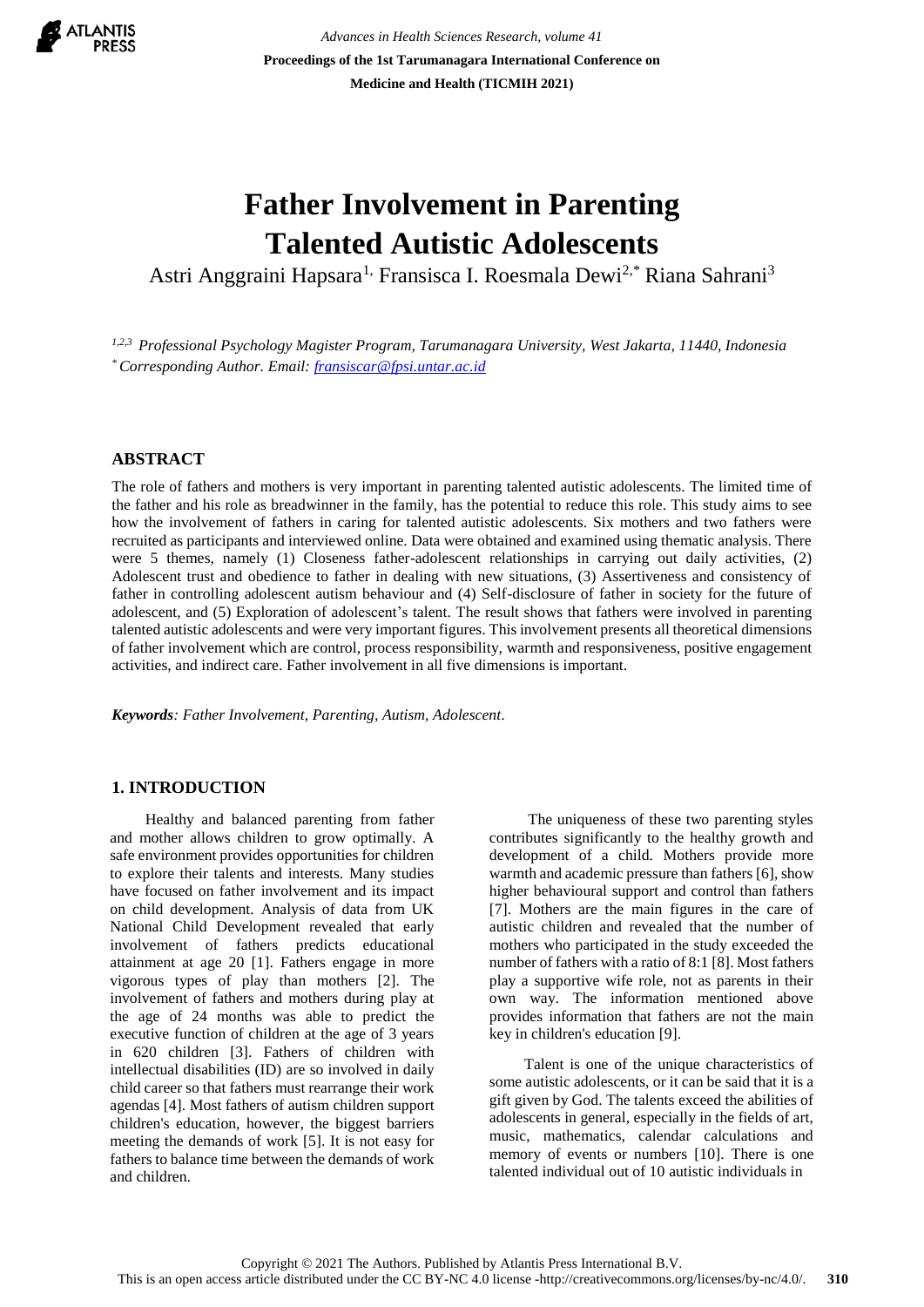the world [11], or there are 37 percent of talented from all autistic individuals [10], compared to cases of ID, which is only 0.6-1% show talents [12]. These talents are caused by the presence of mind blindness, executive dysfunction and detailed focused cognitive style of an autistic adolescents [11].

 Talented autistic adolescents are not only able to produce works, but also get rewards from the work they produce. Rewards can be material or nonmaterial such as awards, scholarships and so on. Their financial independence is undoubtful. However, talented autistic adolescents also have many barriers, like problems in communication that make social interactions hampered because they are less able to express thoughts and feelings and they use rigid language like textbooks. Autistic adolescents are also less skilled in making friends and lack of social instincts. This is the reason why autistic adolescents don't get many friends. Autistic adolescents are also often obsessed with one object because they have limited interests. In adolescent phase, they experience intense and rapid hormonal changes that make them prone to tantrum and aggression. The world becomes uncomfortable for them and this reduces their self-esteem and increases their anxiety.

# **1.1 Current Research**

 Parents have a big role in maintaining the talents and work of autistic adolescents and controlling their behaviour. Transition from adolescent to young adulthood is one of the responsibility of parents [13]. Unfortunately, fathers have limited time for adolescent as the breadwinner. In addition, there is still not much researches conducted about the involvement of fathers in autistic adolescent. These two things prompted researchers to conduct research on how fathers are

involved in educating talented autistic adolescents. From these questions emerged research questions, namely:

a. How is the involvement of fathers in parenting talented autistic adolescents?

b. How do fathers interpret the talents of autistic adolescents?

# **2. METHOD**

# **2.1 Research Design**

This research uses qualitative research with an Interpretative Phenomenological Analysis (IPA) research design which is made to identify the nature of human experience about certain phenomena. The main purpose of this research is to find out how the father involves in parenting talented autistic adolescents and interpret these talents. In the data collection process, researchers used semi-structured interviews to encourage individuals to freely express or recall experiences that occurred to themselves.

# **2.2 Ethics and Participants**

This study involved parents of talented autistic adolescents. The parents consist of six mothers and tho fathers who were recruited from one of the autism foundations in Indonesia with the following criteria: (a) parents who have talented autistic adolescents (b) physically and mentally healthy, (c) willing to be involved in research. In addition, the researchers also recruited 13 supporting participants as the significant other of the 8 participants. Each participant filled out an informed consent and had the right to withdraw. Data collection has been approved by the Human-Related Research Ethics Commission Unit of the Faculty of Psychology, Tarumanagara Univeristy with reference number 083-TIM/KEPTM/1243/FPsi-UNTAR/IV/2021.

Table 1. List of Participants and Adolescents\* name in asterix participated in the interview

| Participant's          | Participant's | Participant | Participant   | Adolescent | Adolescent | Sibling | Child | Gender     |
|------------------------|---------------|-------------|---------------|------------|------------|---------|-------|------------|
| anoynyme               | job           | partner's   | partner's job | Diagnosis  | Age        | Age     | order | Adolescent |
| $\left($ age $\right)$ |               | name        |               |            |            |         |       |            |
| Anggrek*               | Housewife     | Langit*     | Banker        | Autisme    | 20         | 14      | 1/2   | Male       |
| (49)                   |               |             |               | nonverbal  |            |         |       |            |
| Asoka*                 | Housewife     | Bintang     | Manager IT    | Autisme    | 20         | 22      | 2/2   | Male       |
| (56)                   |               |             |               | verbal     |            |         |       |            |
| Lili*                  | Lecturer      | Samudera    | Translatter   | Sindrom    | 21         | 19      | 1/2   | Female     |
| (53)                   |               |             |               | Asperger   |            |         |       |            |
| Mawar*                 | Housewife     | Laut        | Company       | Autisme    | 21         | 28,23   | 3/3   | Female     |
| (53)                   |               |             | owner         | verbal     |            |         |       |            |
| Melati*                | Diplomat      | Bumi*       | Roperty       | Autisme    | 12         | 14.10   | 2/3   | Male       |
| (44)                   |               |             | Consultant    | nonverbal  |            |         |       |            |
| Bulan                  | Transletter   | Amarilis    | Consultant    | Autisme    | 18         | 5       | 1/2   | Male       |
| (47)                   |               |             |               | verbal     |            |         |       |            |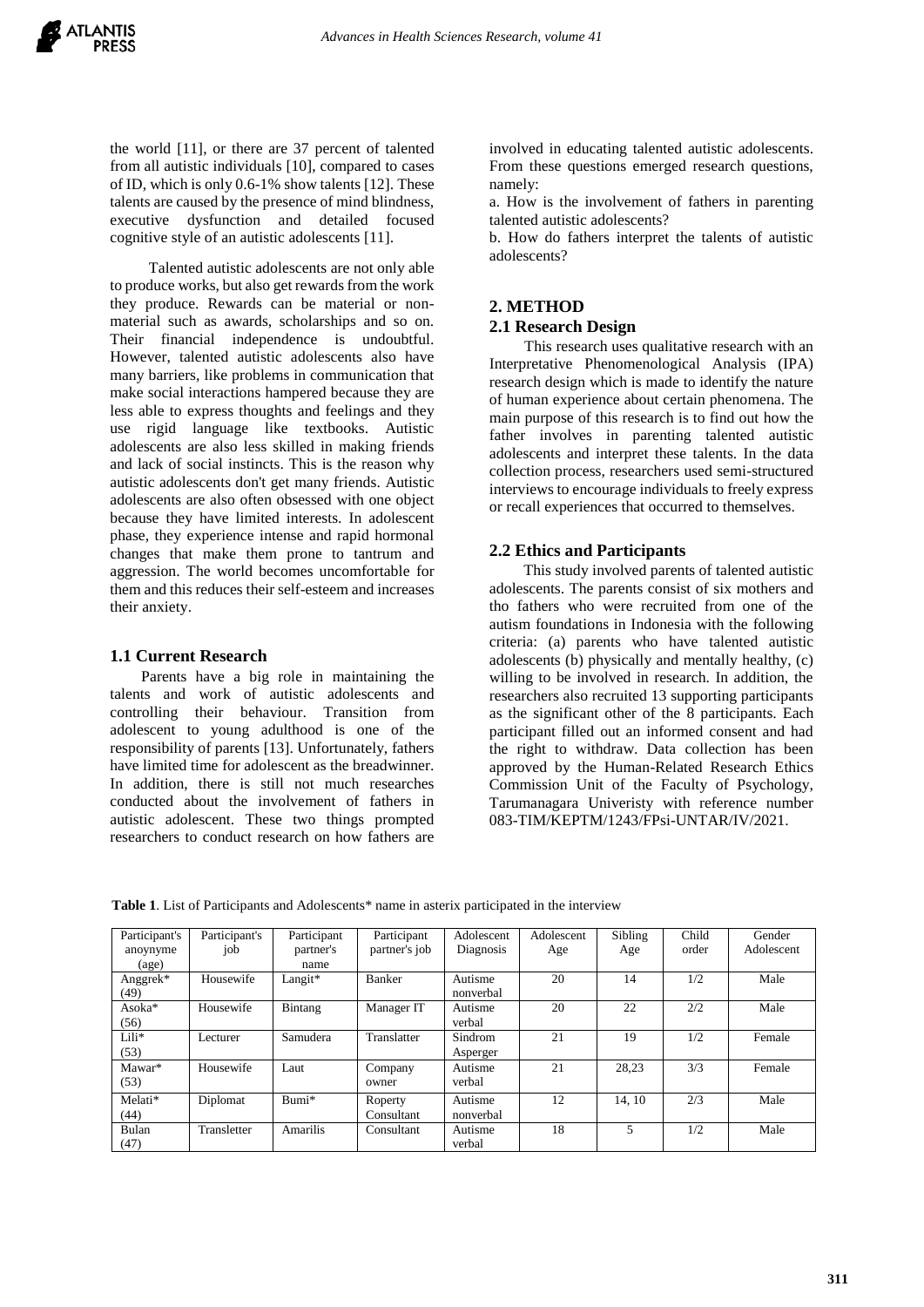

### **2.3 Procedure**

 This research was conducted for four months from January to April 2021, during the COVID-19 pandemic. After obtaining permission from the Human-Related Research Ethics Commission Unit, Faculty of Psychology, Tarumanagara University, the eight participants were contacted via WhatsApp. The researcher built the rapport first, namely greeting, asking how things were, and having light conversations. Then the researcher explained the purpose of the study and asked for consent from the participants by signing the informed consent sent via WhatsApp. After completing the approval, the interview process is carried out for 60-90 minutes online using zoom media. Interviews were recordedusing audio facilities with participant permission. The interview data was then manually typed and analyzed.

#### **2.4 Data Collection**

 Data were obtained through in-depth interviews with 8 participants and 13 supporting participants at different times. Researchers used interview guidelines that were prepared by the researcher according to the topic of discussion in the study and were based on theory.

#### **2.5 Processing and Data Analysis**

After collecting all the required data, the researcher processed and analyzed the results of the subject interviews. First, the researcher prepared a complete interview transcript from the sound recording into a set of sentences as well as the original audio from the interview. Second, the researcher made initial notes to select the required data. Third, the researcher condenses the facts by reconstructing the participant's sentences into sentences that are well organized and can make it easier for researchers to understand the meaning of the subject's narrative. Fourth, the researcher drew emergent themes from each participant or coded them. Fifth, the researcher draws superordinate themes across participants or creates categories. Sixth, the researcher draws superordinate themes from across participants or collects the same category from each participant. Seventh, the researcher analyzed the data by doing pattern matching, data that has been categorized is linked based on the theory in chapter II. Eight, the researcher identifies whether there is a particular striking theme that exists in one participant that has psychological value that must be conveyed.

#### **3. RESULT**

### **3.1 Closeness father-adolescent relationships in carrying out daily activities**

 Closeness is formed from the emotional bonding between adolescent and father. When adolescent at the early age, father was always involved in childcare such as changing diapers. Likewise, when the child needs sensory therapy father makes a footpath made of stones so that the child is stimulated by his sensory senses. Even when the child underwent needling therapy in Klaten, Central Java, the child was traumatized because he had to be separated from father in Jakarta. At elementary school age, father and children often play kick ball together or go hiking. When the child become adolescent, father considers child as peer. Father pays attention to the child's criticism that is conveyed in his own way

> There is, at that time he asked for my Ipad, but apparently he gaped at his body shape. Look at his face, he looks like he has acne on his face. I've started this stage, you know, I already have acne, I already have a beard, so I'll just leave it alone. He saw me putting a cigarette in the ashtray and he turned it off, I turned it on again and was doused with water with him. He once hid my cellphone, I asked where it was, uh, it was put in a drawer. Oohh hidden by him. He means dad, don't play on the cellphone, don't just call

 One father found out the talent of adolescents in daily activities. from outside the room, and then offer the adolescent to take private drum lessons. Adolescents was very enthusiastic when learning to play the drums.

> Yes, and now my son really likes it, his activities mostly in front of his computer, just listen to Spotify, when I peek open his room he will quickly stop, But by listening with a glass from the door of the room, I could tell that he was inside, tapping his thighs according to another drum beat that he was listening to

# **3.2 Adolescent trust and obedience to father in dealing with new situations**

 At the age of puberty, adolescent often show tantrums due to uncontrollable emotional changes. Father could calm adolescent's emotions by holding his hand and making sure all is well. For example, when the adolescent has to adapt to a new environment, namely staying in a place that has never been visited, father is willing to wait half a day outside with the adolescent, father is able to assure that all will be alright and the adolescent goes inside. Father could give confidence to adolescent and adolescent shows obedience.

> Dasvy is angry again, father holds his hand. Calm down, his father said, finally his emotions went down, he was okay. Always like that. When he has tantrum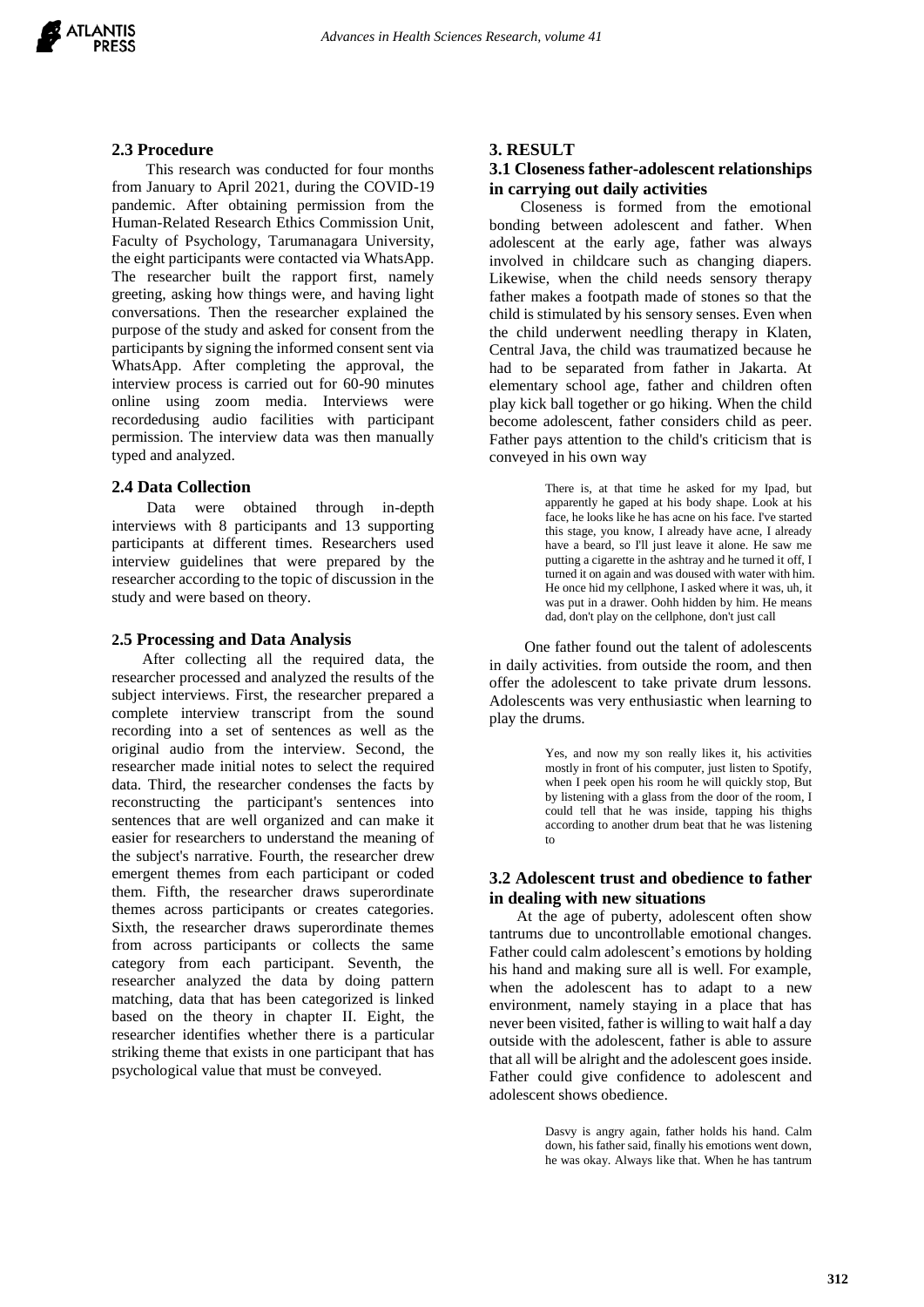he is calm when his father is talking. From a young age, his father was very involved with him.

He didn't want to come in, so he just sat on the sofa, the doctor took a portable drill, he just looked at it, I just let it go. Wow, I thought it wasn't drilled. The doctor said it had to be drilled if it wasn't drilled the cement wouldn't stick. So I did the drilling, he just wanted to see it. It was the doctor who told Mr. after this, he just gape

#### **3.3 Assertiveness and consistency in controlling adolescent autism behavior**

 Father applying authoritative parenting like firmness, consistency and bravery. When adolescent behave in unusual ways such as repeating word or behaviour, adolescent is immediately reprimanded. According to parents, the most effective way is to immediately reprimand knowing adolescent's limited understanding so that things must be explained in concrete and clear way. Father also do not hesitate to coordinate with the school to implement discipline. For example, when a child has a tantrum hitting the teacher, they coordinate to give punishment by confiscation of one side of the shoe so that the child comes home wearing only one shoe. Sometimes father also feel a dilemma with this assertiveness, but there is no other way than to give firm directions so that the child does not repeat this behaviour. This firm and consistent behaviour must be repeated again and over again until the child finally understands.

> Yes, we will follow Dasvy, but Dasvy will follow us. Let's not follow autistic children, right? I have to drag him to a normal person, I force him to let it go. Don't always be in your comfort zone.

> We have to be brave too. Who is he, I am the father, I am the mother, who are you? Papa doesn't want to obey you, you obey Papa, do you want to be angry? The next day he didn't try again. Child like this will definitely try again. But if we are consistent, strict, surely he will understand. There must be a chance to try him. Like a baby, the breastfeeding schedule is not regulated, we are the ons es who are bothered

Father demands adolescent firmly to read a lot of books to broaden their horizons to optimize adolescent's talent.

> And now her father demands that she read a lot, so I asked Mrs. Irna to give her a book for her to read, how do you want to be a writer, how come she reads books rarely, I've never seen her read books.

#### **3.4 Self disclosure father in society for the future of the adolescent**

Father has opened himself to the environment either to seek information or support or to provide educational opportunities. Father wanted to meet the school principal, was willing to change his domicile, and even went to every school in Singapore to get subsidies from the local

government, which was never done by his previous colleague.

> Then when Abhi was accepted, the second DCM said how did I know that children in Singapore can be subsidized to go to special needs children's schools, so not many...Yes, I look with Aldi, we will look for it on the Ministry of Education website. Diplomat habits are just carrying out the habits of the Indonesian people or the Indonesian Embassy before that.

 Not only accompanying children, father also prepare children's future by looking for communities according to the type of children's paintings. Father admitted that he had absolutely no interest in the art world before. Now the father is actively involved in the Surrealist Community while introducing children's paintings. For father, painting is not just painting, but it must be known by supportive community.

> I did a search on the internet. Typical Dasvy's painting is on which segment, which people like it. There is an association called the Surrealist Society, at the Sunday Market. I'm also new to this world, only now

#### **3.5 Exploration of adolescent's talent**

 Parents emphasize the importance of exploring talents and interests at the early age because adolescents better work with a lot of happiness. Some of the adolescents showed interest in several fields but finally they narrowed down to one field. Some adolescents begin to find out their talents before the age of 5 years, but there are also those who are more than 5 years old. This is because adolescents were occupied with some therapies so they don't have time for other activities. One father developed his son's ability to play the drums with the aim of balancing adolescent's gross motor skills, not for the pursuit of achievement

> Yes there is, when he learns drumming, his emotions are controlled, gross motor skills are also well controlled, not when his right hand shakes the left hand shakes too. So first, he has to balance that

# **4. DISCUSSION, CONCLUSION, LIMITATION**

This study was conducted to understanding how the involvement of fathers in parenting talented autistic adolescents and interpret these talents. Father involvement is more than just having positive interactions with children, but also paying attention to child development, showing closeness, understanding and accepting the child's condition. Father involvement implies active participation and initiative [14]. Figure of father is significant for the child. Father's involvement is very important in the form of intimacy, trust and obedience, assertiveness and consistency and self disclosure to society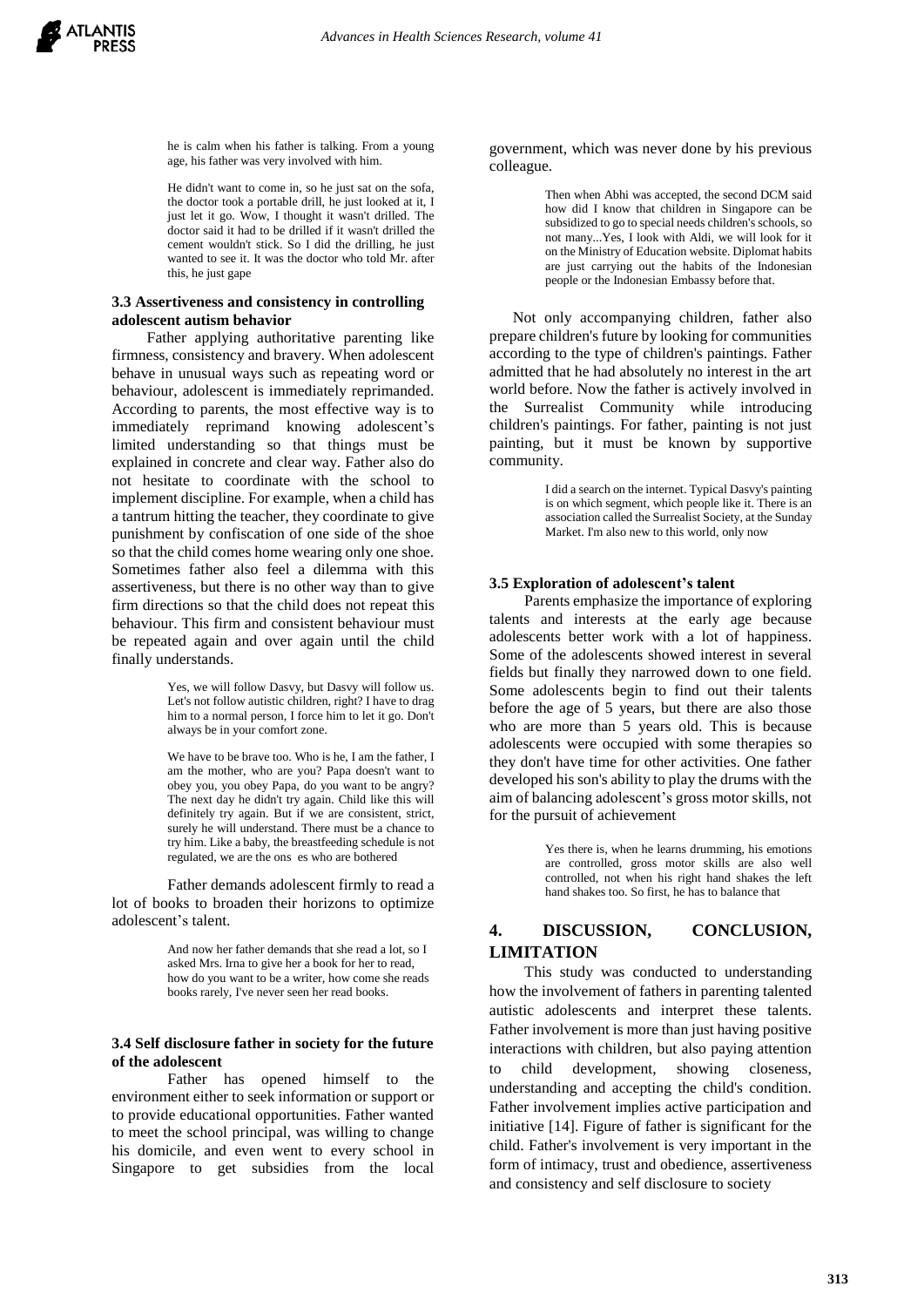The results show that fathers seem to be very involved in childcare, mentoring when children are in the adolescent phase, and preparing for their children's future by opening themselves up in the community. Father involvement has dimensions of positive engagement activities, warmth and responsiveness, control, process responsibility and indirect care [15].

Closeness father and adolescent relationships in carrying out daily activities is related to positive engagement activities. Closeness is formed from the emotional relation between the child and father. Father was always involved in childcare such as changing diapers. Fathers are more likely to promote children's intellectual and social development through physical play. Several studies have shown that father involvement during infancy affects the way children communicate and children's socio-emotional development [17]. Fathers also often play outdoors with their children. Playing with fathers improves communication and socialization skills in children [16]. Parenting that involves direct interaction between father and children enhances bonding from an early age. Fathers' playing behaviours enhance social and emotional development and regulation of young children through active and physical play [17]. Closeness with adolescents makes parents able to encourage children to stay enthusiastic in focusing on their talented work.

 Adolescent's trust and obedience to father in dealing with new situations related to warmth and responsiveness of father. At the age of puberty, fathers could calm the child's emotions by holding the child's hand and making sure all is well especially when child has a tantrum. When child in adolescent's phase, father and adolescent's relationship is formed like peers. Father pays attention to child's criticism of him. Mother also shows warmth, but mothers are more likely to intervene more quickly in face of their adolescent's frustration. Emotional warmth, overprotection, and rejection were significantly more often perceived from mothers [18] However, the results of this study are contrary from research that compares to fathers, mothers used more psychological aggression and verbal explanations [19]. Adolescent's trust in parents makes them easy to follow directions regarding educational opportunities that support their talents.

 Assertiveness and consistency in controlling adolescent autistic behaviour related to control. Parenting has two dimensions, namely control and warmth. The control dimension relates to the extent to which parents expect and demand maturity and responsible behaviour from their children. Father have a lot of parenting control, especially when

dealing with autistic behaviour. Father are firm, consistent and brave. When adolescents show repetitive behaviour, father firmly ask the child to stop. Mothers reported higher scores on involvement (warmth) and positive parenting, and lower scores on poor monitoring than did fathers [20], mothers reported themselves as more authoritative than fathers, and exerting less punitive or coercive discipline [21]. Possible retarded cognitive development makes parents exhibit higher commanding behaviour and gives children fewer opportunities to solve problems on their own. This is because parents try to compensate for unexpected behaviour from children caused by cognitive developmental barriers, by controlling the child's behaviour [22]. The assertiveness of parents makes adolescents eager to improve their abilities of talents

 Exploration of adolescent's talent is related to process responsibility. Preparing for the future is very important. One example is the consolidation of interests and talents that have been traced since early childhood. Transition from adolescence to young adulthood is the responsibility of parents [13].

 Self disclosure father in society for the future of the adolescent related to indirect care. To be able to provide optimal opportunities for children, parents need to open themselves first to the environment about their child's condition. Father wanted to meet the school principal, was willing to change his domicile, and even went to every school to get subsidies from the local government, which was never done by another colleague. Acceptance is the main key in the adjustment of parents who have autistic children. When acceptance and sincerity have been formed, parents will automatically open up to others to seek information, ask for support, or share stories. Acceptance is a protective factor of parental adjustment. The more severe the condition of the child, the greater the acceptance of the parents [23]. This is likely because in milder cases, parents' expectations increases and they always look for solutions to improve the child's condition. When a child has severe autism, parents are unlikely to refuse the condition and there is little chance of improvement so that parents accept it. Parents' self-disclosure of the child's condition makes children have more opportunities to develop their talents.

 The conclusion of this research is despite of father's role as a breadwinner, father still involves with autistic adolescent. This involvement presents all theoretical dimensions of father involvement in the dimensions of control, process responsibility, positive engagement activities, and indirect care.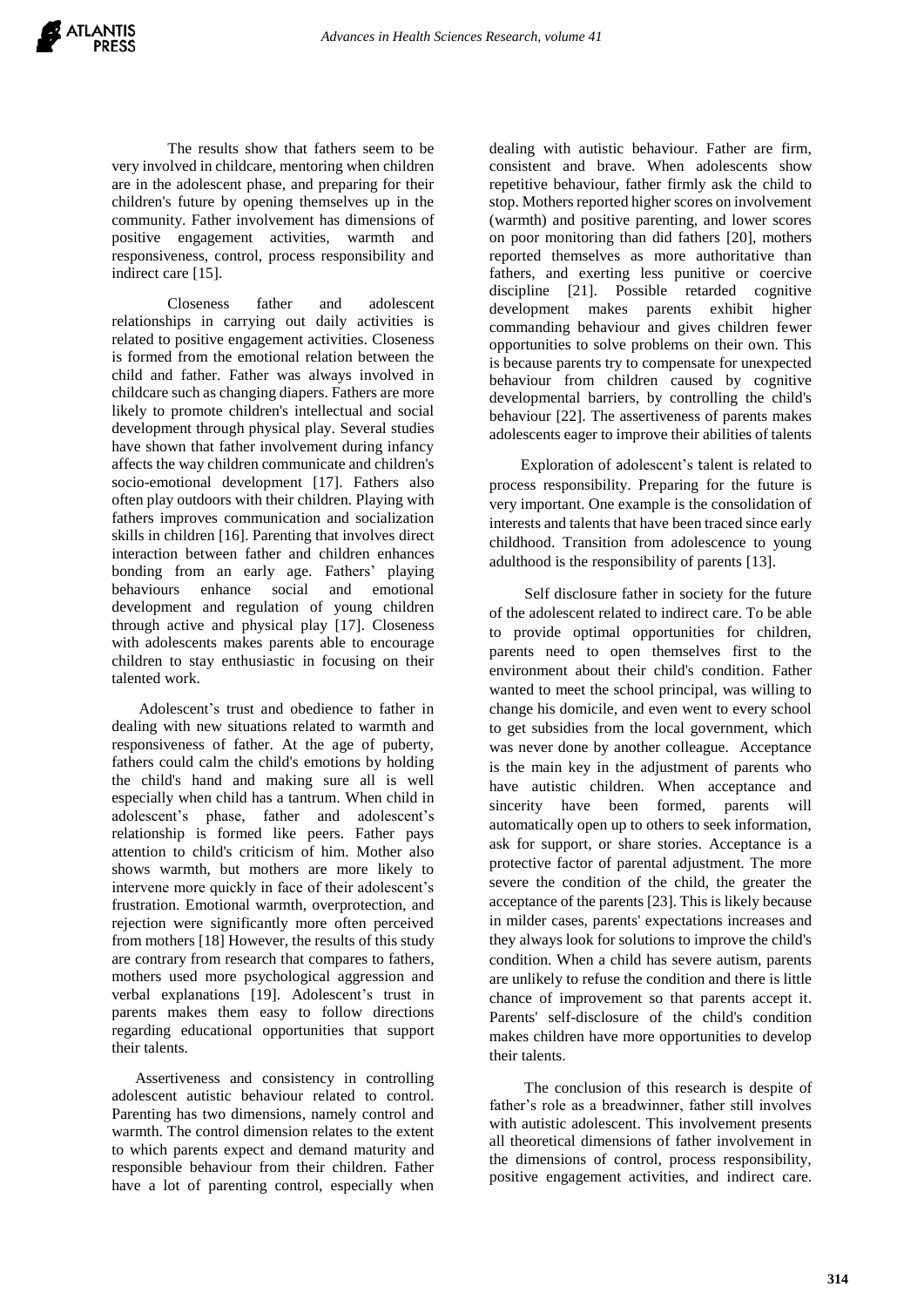Father involvement in all five dimensions is important. The limitation from this research is it has not been revealed to what extent the father's involvement in the academic achievement of adolescents with verbal autism. Another limitation is lack of availability of resources related to talented autism. Researchers suggest further research on experiential learning to see more clearly the process of educating father through stages of a more systematic dimension.

# **ACKNOWLEDGMENTS**

The authors would like to appriciate the LPPM (Lembaga Penelitian dan Pengabdian kepada Masyarakat Universitas Tarumanagara) for financial support and facilitated us in this research. We also thankful to the participants who are willing to participate in this research.

# **REFERENCES**

- [1] R. Fletcher, J. St George, E. Freeman, Rough and tumble play quality: Theoretical foundations for a new measure of father–child interaction, Early Child Development and Care, 183, 2013, pp 746–759. DOI: 10.1080/03004430.2012.723439.
- [2] M. E. Lamb, The role of the father in child development 5th ed, 2010 Hoboken, NJ: Wiley.
- [3] N. R. Towe-Goodman, M. Willoughby, C. Blair, H. C. Gustafsson, W. R. Mills-Koonce, M. J. Cox, the Family Life Project Key Investigators, Fathers' sensitive parenting and the development of early executive functioning, Journal of Family Psychology, 28, 2014, pp 867–876. DOI:10.1037/ a0038128
- [4] C. Towers, Recognizing Fathers: A national survey of fathers who have children with learning disabilities, 2014, London, UK: Foundation for People with Learning Disabilities
- [5] C. A. Potter, Father involvement in the care, play, and education of children with autism, Journal of Intelectual & Developmental Disabilities, 2016. DOI: 10.3109/13668250.2016.1245851
- [6] A. S. Quach, N. B. Epstein, P. J. Rilley, M. K. Falconier, X. Fang, Effects of Parental Warmth and Academic Pressure on Anxiety and Depression Symptoms in Chinese Adolescents, J Child Fam Stud, 24, 2015, pp 106–116. DOI 10.1007/s10826-013-9818-y
- [7] S. Mastrotheodoros, J. Van der Graaff, M. DekovićS, W. H. Meeus, S. J. Branje, Coming closer in adolescence: Convergence in mother, father, and adolescent reports of parenting, Journal of Research on Adolescence, 29(4), 2019, pp 846–862. DOI: 10.1111/jora.12417
- [8] Y. P. Huang, S. L. Chen, S. W. Tsai, Father's experiences of involvement in the daily care of their child with developmental disability in a Chinese context, Journal of Clinical Nursing, 21, 2012, pp 3287–3296. DOI :10.1111/j. 1365-2702.2012.04142.x
- [9] S. West, Just a shadow: A review of support for the fathers of children with disabilities, 2002, Birmingham, UK: The Handsel Trust
- [10] J. E. A. Hughes, J. Ward, E, Gruffydd, Savant syndrome has a distinct psychological profile in autism, Molecular Autism 53(9), 2018. DOI[:10.1186/s13229-018-0237-1](https://molecularautism.biomedcentral.com/articles/10.1186/s13229-018-0237-1)
- [11] F. Happe, P. Vital, What aspects of autism predispose to talents?, Phil. Trans. R. Soc. B, 364, 2009, pp 1369-1375. DOI:10.1098/rstb.2008.0332
- [12] T. Saloviita, L. Ruusila, Incidence of savant syndrome in Finland. Percept. Mot. Skills 91, 2000, pp 120–122. DOI:10.2466/PMS.91.5.120-122
- [13] J. Chen, E. S. Cohn, G. I. Orsmond, Parents' future visions for their autistic transition-age youth: Hopes and expectations, Autisme, 2018. DOI: [10.1177/1362361318812141](https://doi.org/10.1177/1362361318812141)
- [14] S. Allen, K. Dally, The Effect of Father Involvement: an Updated Summary of Research Evidence, 2007 Canada: University of Gueplh
- [15] J. Pleck, Paternal Involvement Revised Conceptualization and Theoretical Linkages with Child Outcomes, 2010, University of Illinois, Urbain Champaign
- [16[ J. R. Dykstra, B. A. Boyd, L. R. Watson, E. P. Crais, G. T. Baranek, The impact of the advancing social-communication and play (ASAP) intervention on preschoolers with autism spectrum disorder. Autism, 16, 2016, pp 27–44. DOI:10.1177/1362361311408933
- [17] N. Stockall, L. Dennis, Fathers' role in play: Enhancing early language and literacy of children with developmental delays. Early Childhood Education Journal, 41(4), 2013, pp 299–306. DOI[:10.1007/s10643-012-0557-2](http://dx.doi.org/10.1007/s10643-012-0557-2)